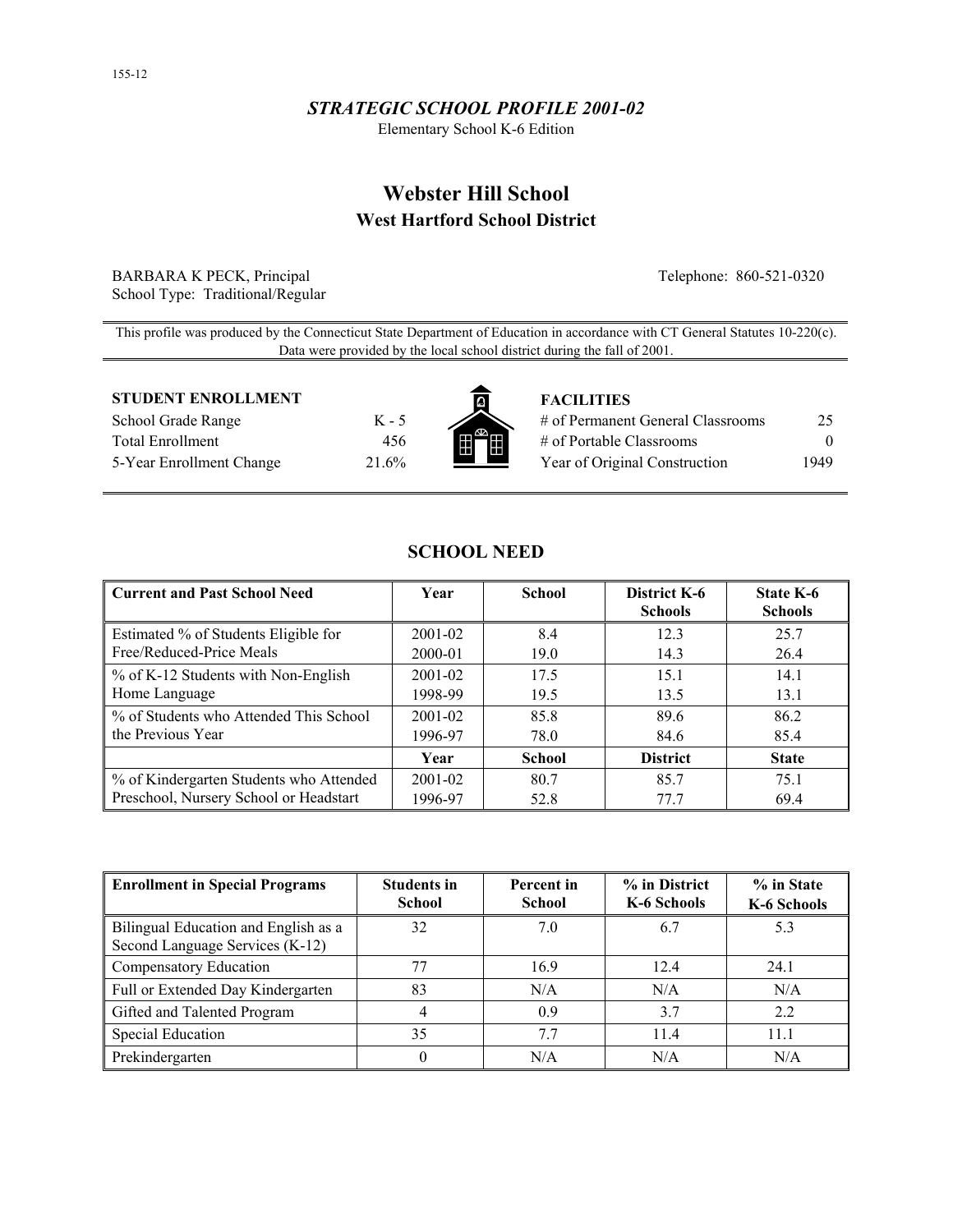| Race/Ethnicity  | Number | Percent | <b>Total Minority 2001-02</b><br>32.9% |
|-----------------|--------|---------|----------------------------------------|
| American Indian |        | 0.0     | <b>Total Minority 1996-97</b><br>26.4% |
| Asian American  | 45     | 9.9     |                                        |
| <b>Black</b>    | 37     | 8.1     |                                        |
| Hispanic        | 68     | 14.9    | 大足                                     |
| White           | 306    | 67.1    |                                        |

| <b>Total Minority 2001-02</b> | 32.9% |
|-------------------------------|-------|
| <b>Total Minority 1996-97</b> | 26.4% |



#### **EFFORTS TO REDUCE RACIAL, ETHNIC, AND ECONOMIC ISOLATION**

Connecticut law requires that school districts provide educational opportunities for their students to interact with students and teachers from diverse racial, ethnic, and economic backgrounds. This may occur through programs with other schools, distance learning, or other experiences. Below is the description submitted by this school of how it provides such experiences.

 Webster Hill School has a diverse population representing families from over 30 countries. In an effort to unify and recognize our rich cultural heritage, the following initiatives are in place:

- Schoolwide assemblies are held where children perform by grade level. Some of every program celebrates diverse cultures.
- Translators' Club spotlights the multilingual talents of our children through cultural presentation and opportunities to translate for families and visitors.
- Many of our students establish Pen Pal relationships with students in other schools in our district, the United States and overseas.
- The Parent-Teacher Organization offers many family events that bring our diverse community together.
- Our fifth graders attend a four-day overnight Outdoor Education Program to reduce isolation of children in our own school.
- Our Family Resource Center offers pre-school play groups, after-school enrichment courses, moms groups and speakers that bring together our diverse families.
- Each month an Author's Tea is held to celebrate the writing accomplishments of children from all racial, ethnic and economic backgrounds. Family and friends are invited to attend.
- The Hillcrest Neighborhood Outreach Center (HANOC), is a center for families in the Piper Brook area of town that provides a free Homework Center, family counseling, parent support groups, scout programs, play groups, women's groups and parenting classes.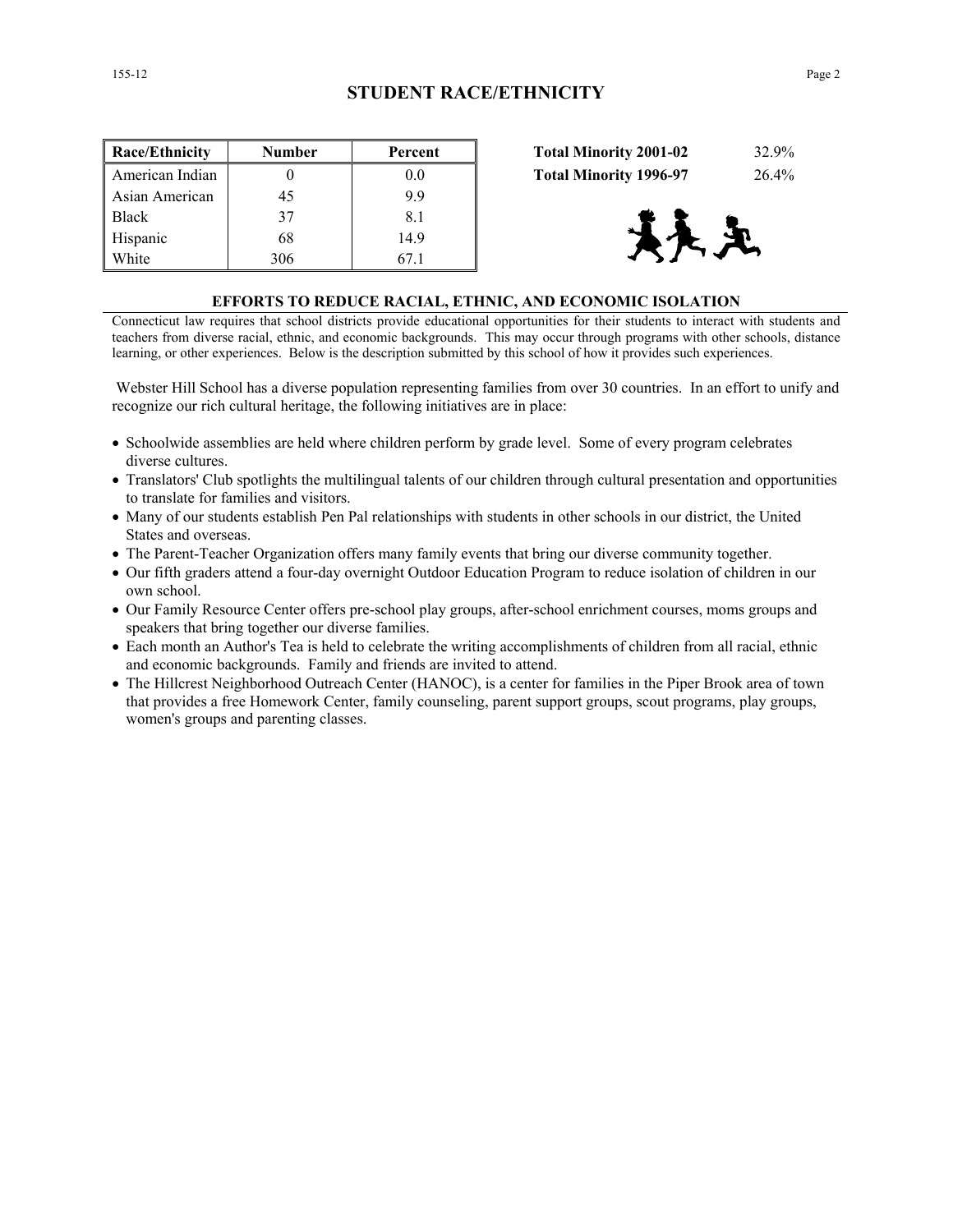## **SCHOOL RESOURCES**

| <b>Instructional Time*</b>          | School | District K-6 | <b>State K-6</b> |  |
|-------------------------------------|--------|--------------|------------------|--|
| Total Hours of Instruction Per Year | 984    | 984          | 982              |  |

\*State law requires at least 900 hours for grades 1 through 12 and full-day kindergarten, and 450 hours for half-day kindergarten.

| <b>TECHNOLOGY</b> | % of Classrooms, Libraries,<br>and Laboratories Wired for: | <b>School</b> | District K-6 | <b>State K-6</b> |
|-------------------|------------------------------------------------------------|---------------|--------------|------------------|
|                   | Video                                                      | 100.0         | 100.0        | 57.1             |
|                   | Voice                                                      | 100.0         | 100.0        | 62.2             |
|                   | Internet Access                                            | 100.0         | 100.0        | 88.4             |
|                   | Multi-Room Network (LAN)                                   | 100.0         | 100.0        | 55.8             |

| <b>Computers</b>                                | <b>School</b> | Dist K-6 | <b>State K-6</b> | This school                   |
|-------------------------------------------------|---------------|----------|------------------|-------------------------------|
| # of Students Per Academic Computer             | 5.6           | 4.6      | 4.8              | does not have a               |
| % of Computers that are High or Moderate Power  | 100.0         | 99.8     | 91.6             | functional<br>satellite link. |
| % of Computers with Internet Access, All Speeds | 82.9          | 84.5     | 77.1             |                               |
| % of Computers with High Speed Internet Access  | 82.9          | 80.4     | 71.2             |                               |
| % of Internet Computers with Filtering Software | 100.0         | 98.7     | 80.1             |                               |

#### **LIBRARY MATERIALS**

Free on-line access to periodicals, newspapers, and other resources is available to all Connecticut schools through the Connecticut Digital Library.

| <b>Print and Non-Print Materials</b>                    | <b>School</b> | Dist K-6 | State K-6 |
|---------------------------------------------------------|---------------|----------|-----------|
| # of Print Volumes Per Student*                         | 38.0          | 29.8     | 22.9      |
| % of Print Volumes Purchased in<br>the Last Three Years | 20 2          | 15.1     | 172       |
| # of Print Periodical Subscriptions                     | 25            | 23.6     | 18.2      |
| $\#$ of Non-Print Materials                             | 112           | 193.6    | 4063      |

\*Because a certain number of volumes are needed for a library of adequate breadth and depth, a small school may need a higher number of volumes per student.

## **STAFFING RESOURCES**



|         |                           |               |                 |              | $\mu$ of centrica bian           |      |  |
|---------|---------------------------|---------------|-----------------|--------------|----------------------------------|------|--|
|         | <b>Average Class Size</b> | <b>School</b> | <b>District</b> | <b>State</b> | Teachers                         | 32.7 |  |
| Grade K | 2001-02                   | 20.8          | 20.3            | 18.3         | Administrators                   | 1.0  |  |
|         | 1996-97                   | 17.7          | 20.2            | 19.2         | Library/Media Staff              | 1.0  |  |
| Grade 2 | $2001 - 02$               | 22.7          | 19.6            | 19.6         | Counselors, Social Workers,      | 1.5  |  |
|         | 1996-97                   | 18.8          | 18.4            | 20.5         | and School Psychologists         |      |  |
| Grade 5 | 2001-02                   | 19.3          | 214             | 21.5         | Other Professionals              | 3.0  |  |
|         | 1996-97                   | 22.0          | 21.5            | 21.7         | # of Non-Certified Instructional | 5.5  |  |

| <b>RESOURCES</b> |               | <b>School Staff Count</b><br><b>Full-Time Equivalent</b> | 2001-02                | 2000-01                     |                                     |      |      |
|------------------|---------------|----------------------------------------------------------|------------------------|-----------------------------|-------------------------------------|------|------|
|                  |               |                                                          | $#$ of Certified Staff |                             |                                     |      |      |
| ass Size         | <b>School</b> | <b>District</b>                                          | <b>State</b>           |                             | Teachers                            | 32.7 | 30.1 |
| 2001-02          | 20.8          | 20.3                                                     | 18.3                   |                             | Administrators                      | 1.0  | 1.0  |
| 1996-97          | 17.7          | 20.2                                                     | 19.2                   |                             | Library/Media Staff                 | 1.0  | 1.0  |
| 2001-02          | 22.7          | 19.6                                                     | 19.6                   | Counselors, Social Workers, |                                     | 1.5  | 0.8  |
| 1996-97          | 18.8          | 18.4                                                     | 20.5                   |                             | and School Psychologists            |      |      |
| 2001-02          | 19.3          | 21.4                                                     | 21.5                   |                             | Other Professionals                 | 3.0  | 1.0  |
| 1996-97          | 22.0          | 21.5                                                     | 21.7                   |                             | $\#$ of Non-Certified Instructional | 5.5  | 2.0  |

| <b>Professional Staff Race/Ethnicity</b>                 | 2001-02       | 2000-01      | 1996-97   |
|----------------------------------------------------------|---------------|--------------|-----------|
| % Minority                                               | 6.4           | 56           | 6.5       |
| <b>Professional Staff Experience and Training</b>        | <b>School</b> | District K-6 | State K-6 |
| Average Number of Years Experience in Connecticut        | 8.9           | 10.8         | 13.0      |
| % with Master's Degree or Above                          | 68.1          | 75.8         | 77 9      |
| % Trained as Mentors, Assessors, or Cooperating Teachers | 19.1          | 29.1         | 24.8      |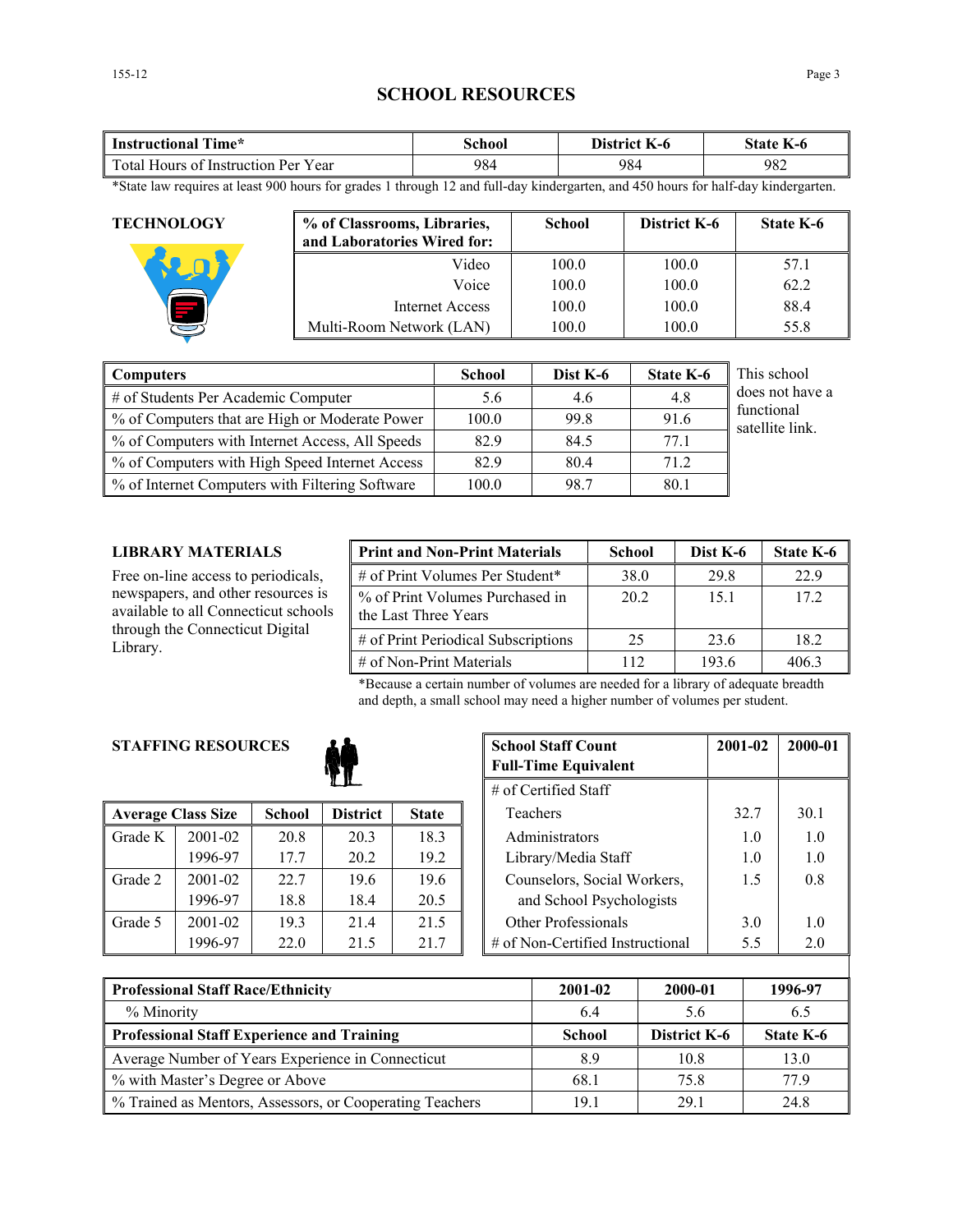| <b>Selected Subject Areas, Grade 5</b> | <b>Estimated Hours of Instruction Per Year</b> | Computer/       |              |                                       |  |
|----------------------------------------|------------------------------------------------|-----------------|--------------|---------------------------------------|--|
|                                        | <b>School</b>                                  | <b>District</b> | <b>State</b> | <b>Technology</b><br><b>Supported</b> |  |
| Art                                    | 36                                             | 36              | 30           | No                                    |  |
| <b>Computer Education</b>              | $\theta$                                       |                 | 18           | N/A                                   |  |
| English Language Arts*                 | 420                                            | 415             | 426          | No                                    |  |
| Family and Consumer Science            | $\theta$                                       | $\theta$        |              | N/A                                   |  |
| Health                                 | 31                                             | 30              | 26           | N <sub>0</sub>                        |  |
| Library Media Skills                   | 18                                             | 18              | 19           | Yes                                   |  |
| Mathematics*                           | 202                                            | 201             | 186          | No                                    |  |
| Music                                  | 36                                             | 38              | 32           | No                                    |  |
| Physical Education                     | 54                                             | 54              | 40           | No                                    |  |
| Science*                               | 76                                             | 79              | 97           | N <sub>0</sub>                        |  |
| Social Studies*                        | 75                                             | 73              | 97           | N <sub>0</sub>                        |  |
| <b>Technology Education</b>            | $\mathbf{0}$                                   | $\mathbf{0}$    |              | N/A                                   |  |
| World Languages*                       | 36                                             | 41              | 11           | N <sub>0</sub>                        |  |

## **SCHOOL PROCESSES**

\*Interdisciplinary Approach

#### **World Language**

Formal instruction (at least 1 hour per week) in a world language starts in grade 4 in this school. In Connecticut, 14.0% of K-6 schools have started world language instruction at this grade or earlier.

| Types of Supplemental Instructional Services<br><b>Provided to Students Lacking Basic Skills</b> | Available in<br><b>Mathematics</b> | Available in<br><b>Language Arts</b> |
|--------------------------------------------------------------------------------------------------|------------------------------------|--------------------------------------|
| Pull-Out Remedial Instruction                                                                    | No                                 | Yes                                  |
| In-Class Tutorial                                                                                | N <sub>0</sub>                     | Yes                                  |
| After School Program                                                                             | Yes                                | Yes                                  |
| Summer School (2001)                                                                             | Yes                                | Yes                                  |
| <b>Other</b>                                                                                     | No                                 | No                                   |



#### **Interactive Distance Learning**

This school does not utilize interactive distance learning. Interactive distance learning ranges from on-line courses with student-instructor interaction via the internet to live classroom interaction through two-way audio and video transmissions.

| <b>Student and Teacher Statistics</b>                                                    | School | <b>District K-6</b> | <b>State K-6</b> |
|------------------------------------------------------------------------------------------|--------|---------------------|------------------|
| ■ % of Students Retained in Grade after 2000-01 School Year                              |        | 0.7                 |                  |
| Teacher Attendance, 2000-01: Average # of Days Absent Due<br>to Illness or Personal Time | 4.7    | 5.8                 |                  |
| ■ % Certified Staff Assigned to Same School the Previous Year                            | 51.1   | 604                 | 83.0             |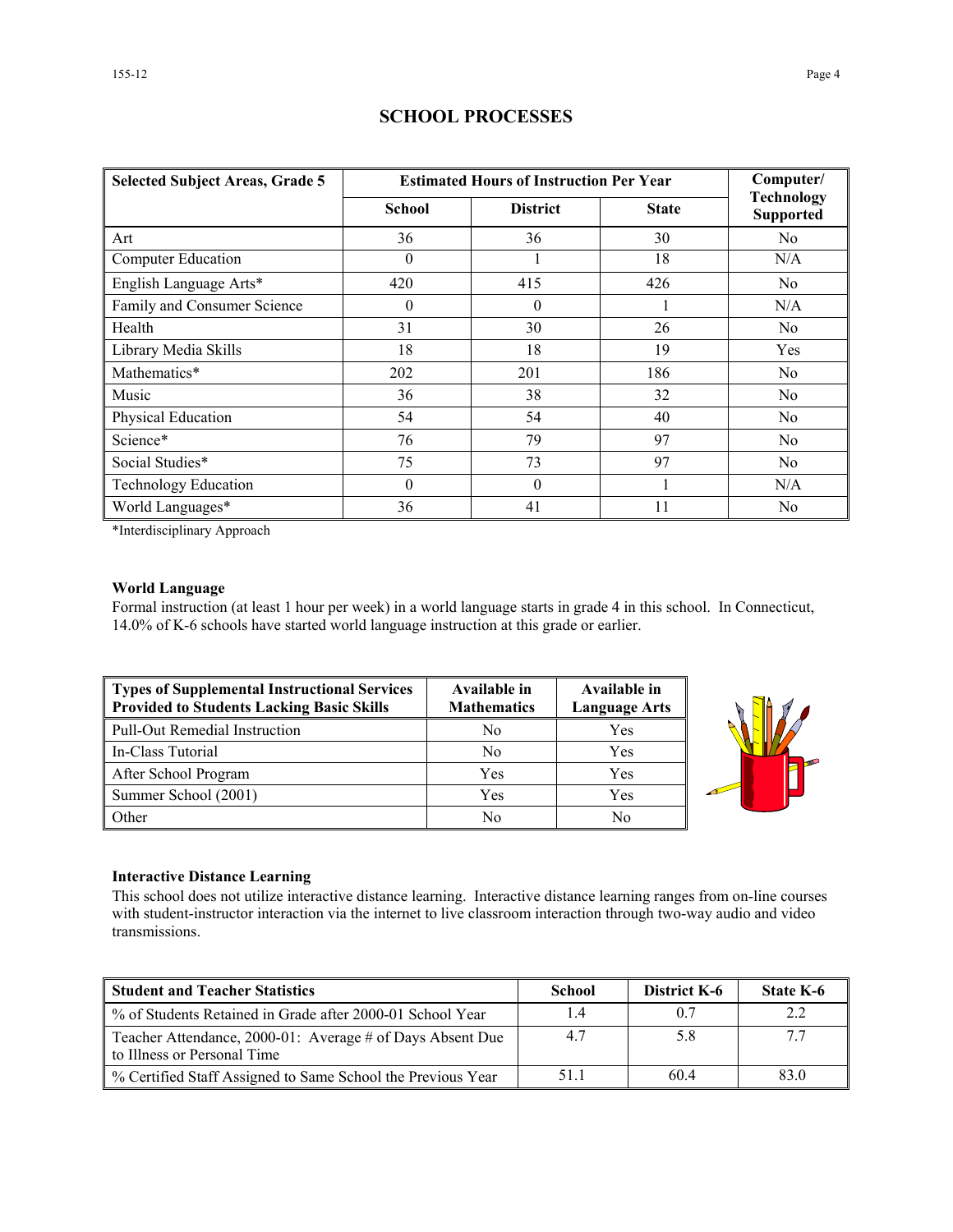#### **STUDENT PERFORMANCE**

**Connecticut Mastery Test, Third Generation, % Meeting State Goal:** The state goal was established with the advice and assistance of a cross section of Connecticut educators. Students scoring at or above the goal are capable of successfully performing appropriate tasks with minimal teacher assistance.

| <b>Connecticut Mastery Test, 3rd Gen.</b> | <b>School</b> | <b>School</b> | <b>District</b> | <b>State</b> |
|-------------------------------------------|---------------|---------------|-----------------|--------------|
| % Meeting State Goal                      | 2000-01       | 2001-02       | 2001-02         | 2001-02      |
| Reading<br>Grade 4                        | 80            | 66            | 74              | 57.9         |
| Writing                                   | 75            | 78            | 77              | 61.2         |
| <b>Mathematics</b>                        | 84            | 73            | 81              | 61.0         |
| All Three Tests                           | 58.8          | 56.3          | 63.3            | 42.8         |
| Grade 6<br>Reading                        | N/A           | N/A           | N/A             | N/A          |
| Writing                                   | N/A           | N/A           | N/A             | N/A          |
| Mathematics                               | N/A           | N/A           | N/A             | N/A          |
| All Three Tests                           | N/A           | N/A           | N/A             | N/A          |
| Participation Rate                        | 87.9          | 96.4          | 95.5            | 95.0         |



In the table above, the percentage of students meeting the state goal is the percentage of those students who had a valid test score. The results reflect the performance of students who were enrolled in the school at the time of testing, regardless of the length of time they were enrolled in the school.

| <b>Physical Fitness</b><br>% Passing All 4 Tests |         | <b>School</b> | <b>District</b> | <b>State</b> |
|--------------------------------------------------|---------|---------------|-----------------|--------------|
| đ.                                               | Grade 4 | 52.4          | 40.1            | 32.1         |
|                                                  | Grade 6 | N/A           | N/A             | N/A          |

| ness<br>ll 4 Tests | School | <b>District</b> | <b>State</b> | <b>Student Attendance</b> | School | <b>District</b><br>K-6 | <b>State</b><br>K-6 |
|--------------------|--------|-----------------|--------------|---------------------------|--------|------------------------|---------------------|
| Grade 4            | 52.4   | 40.1            | 32.1         | $\%$ on October 1, 2001   | 96.9   | 96.8                   | 95.9                |